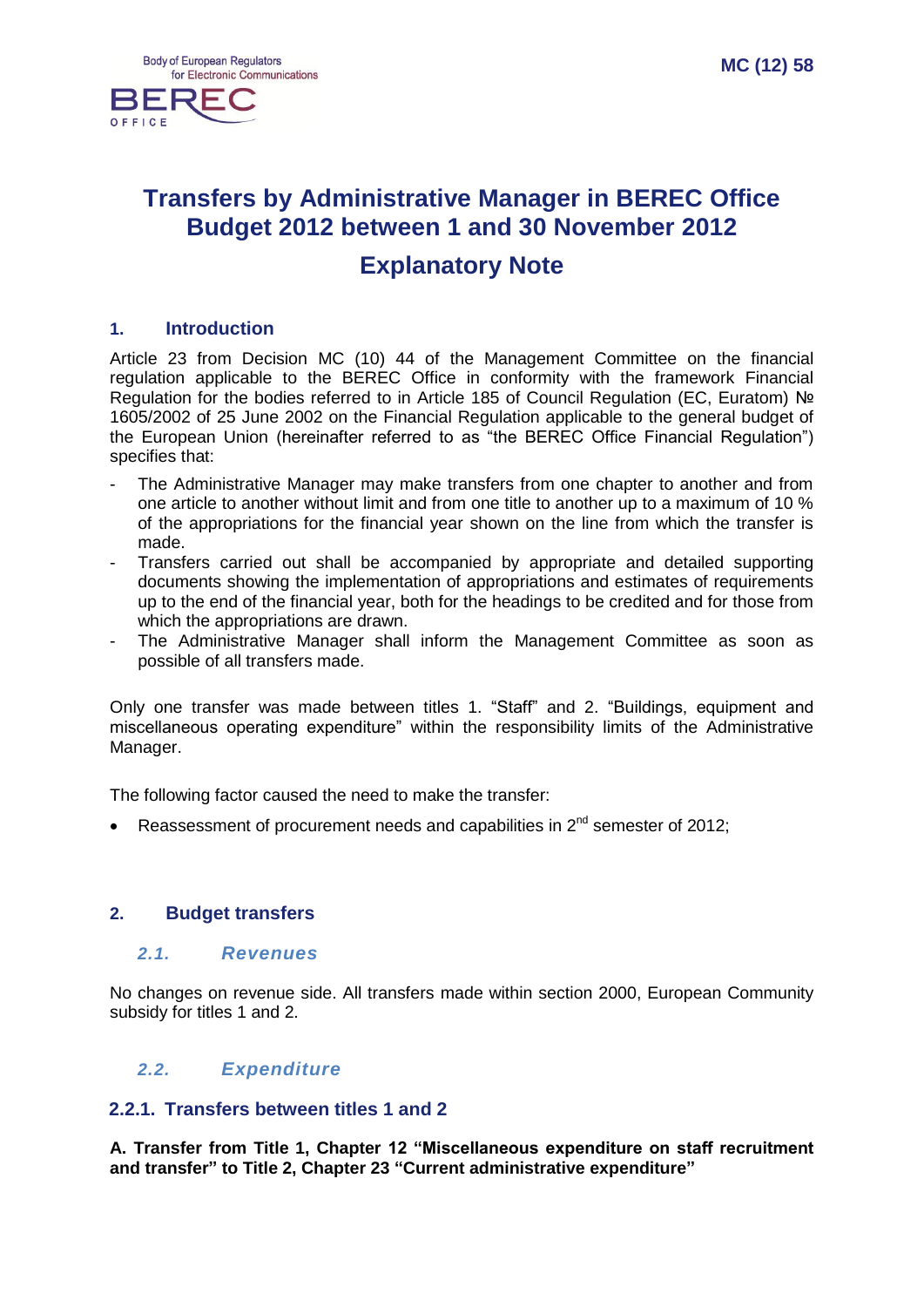Legal base: Art. 23(1) of BEREC Office Financial Regulation – transfer from one title to another up to a maximum of 10 % of the appropriations for the financial year on the budget line.

Budget lines: Item A-1211 "Expenses on staff entering: Installation" > item A-2300 "Stationery and office supplies"

Amount transferred: EUR 5 600,-

Explanation: Purchase of printed material was required for organising BEREC CN 4 in Riga. Given the favourable conditions, it was decided, that larger amount of print and BEREC corporate identity material will be ordered. The material will cover the needs of not only one venue, but several events planned in 2013. A lower amount was initially planned in the budget. An increase/ transfer of budget under "Office supplies" was therefore needed.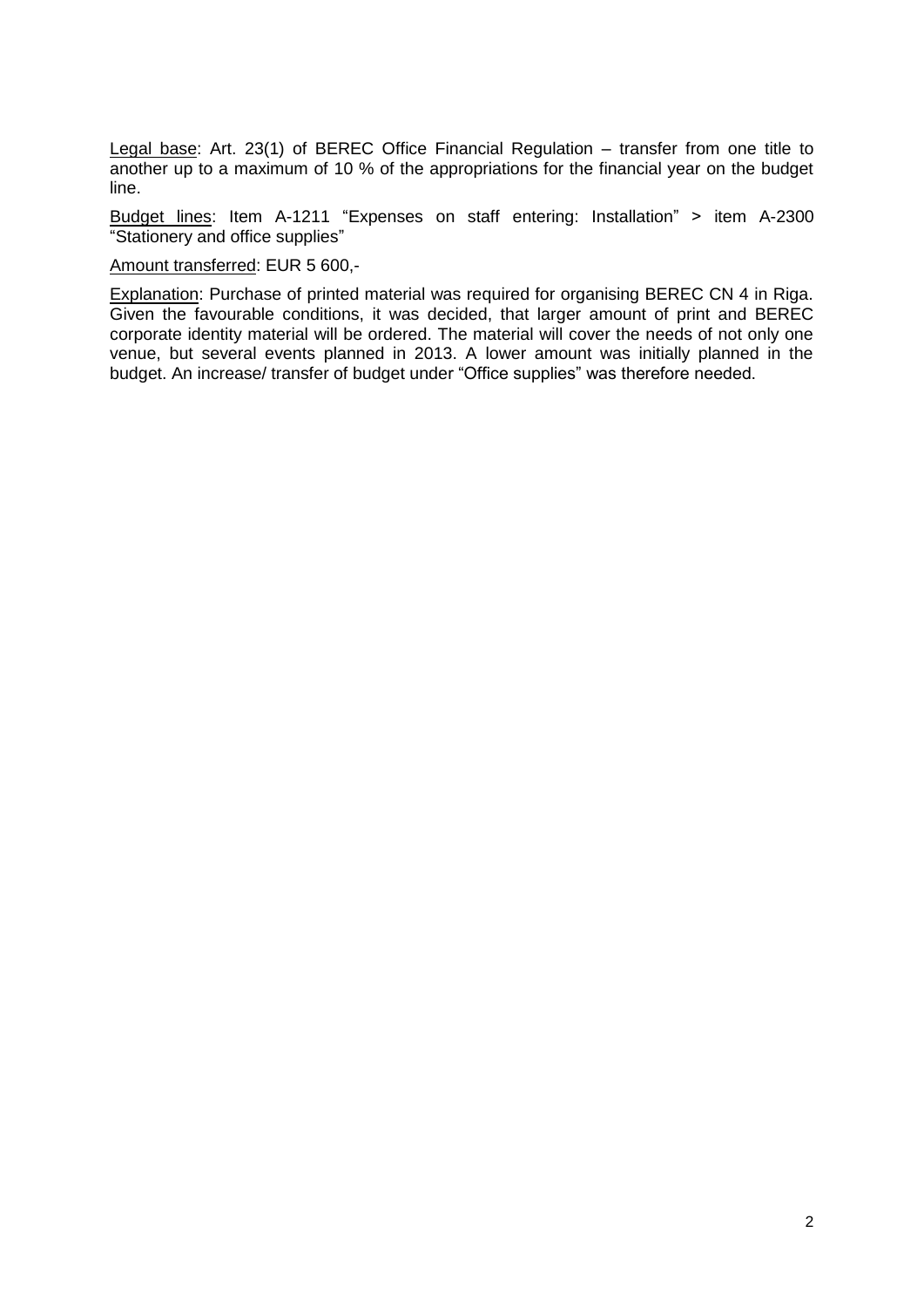Body of European Regulators<br>for Electronic Communications



## **Annex: Overview of Transfers in BEREC Office Budget 2012**

### *Expenditure*

| <b>Budget</b><br>Line | <b>Budget Item Description</b>                   | <b>Appropriation</b><br>$(1) -$<br><b>Amended</b><br>budget 2012<br>& transfers<br>until<br>31.10.2012 | <b>Transfers 1-</b><br>30.11.2012 | <b>Budget with</b><br>transfers 1-<br>30.11.2012 | <b>Descripton</b>                                                                                                                                                                                                                                                                                                                                                                                                                       |
|-----------------------|--------------------------------------------------|--------------------------------------------------------------------------------------------------------|-----------------------------------|--------------------------------------------------|-----------------------------------------------------------------------------------------------------------------------------------------------------------------------------------------------------------------------------------------------------------------------------------------------------------------------------------------------------------------------------------------------------------------------------------------|
| 1                     | <b>STAFF</b>                                     | 1,988,800                                                                                              |                                   | 1,983,200                                        |                                                                                                                                                                                                                                                                                                                                                                                                                                         |
| 11                    | <b>STAFF IN ACTIVE</b><br><b>EMPLOYMENT</b>      | 1,470,000                                                                                              |                                   | 1,470,000                                        |                                                                                                                                                                                                                                                                                                                                                                                                                                         |
| $110$                 | <b>Staff in active employment</b>                |                                                                                                        |                                   |                                                  |                                                                                                                                                                                                                                                                                                                                                                                                                                         |
| A-1100                | <b>Basic salaries</b>                            | 646.000.                                                                                               |                                   | 646.000.                                         | Staff Regulations applicable to officials of the European Communities, and in<br>particular Articles 62, 64, 65 and 66 thereof and Art. 2 of the Conditions of<br>Employment of Other Servants (CEOS). Staff Regulations applicable to officials of the<br>European Communities,<br>This appropriation is intended to cover basic salaries of temporary agents and the<br>impact of salary weightings applicable to their remuneration. |
| A-1101                | Family allowances                                | 114.000.                                                                                               |                                   | 114,000.                                         | Staff Regulations applicable to officials of the European Communities, and in<br>particular Articles 42a, 42b, 62, 67, 68, 68a of the Staff Regulations and Section I of<br>Annex VII thereto.<br>This appropriation is intended to cover the household, dependent child and education<br>allowances for temporary agents.                                                                                                              |
| A-1102                | Expatriation and foreign-residence<br>allowances | 136.000.                                                                                               |                                   | 136,000.                                         | Staff Regulations applicable to officials of the European Communities, and in<br>particular Articles 62 and 69 thereof and Article 4 of Annex VII thereto.<br>This appropriation is intended to cover the expatriation and foreign-residence<br>allowances for temporary agents.                                                                                                                                                        |
|                       | Sum:                                             | 896,000.00                                                                                             |                                   | 896,000.00                                       |                                                                                                                                                                                                                                                                                                                                                                                                                                         |

**1 1 1 Contract staff and other staff**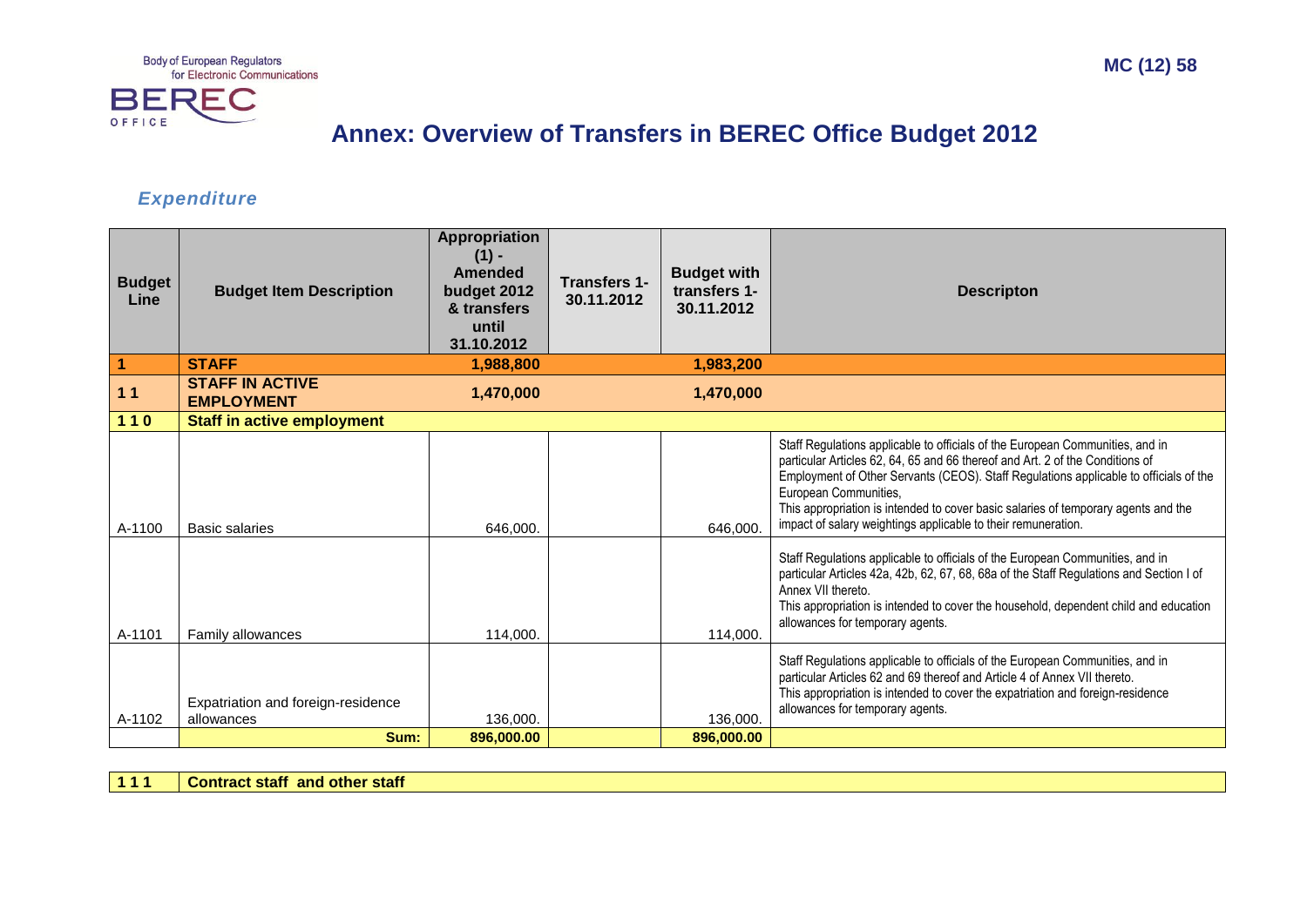| A-1110 | Contract staff            | 173,000.   | 173,000.   | Conditions of employment of other servants of the European Communities, and in<br>particular Article 3 and Title III thereof. This appropriation is intended to cover the<br>remuneration and allowances, and the employer's social security contributions for<br>Contract Agents. |
|--------|---------------------------|------------|------------|------------------------------------------------------------------------------------------------------------------------------------------------------------------------------------------------------------------------------------------------------------------------------------|
| A-1111 | Seconded national experts | 302.000.   | 302,000.   | This appropriation is intended to cover allowances and all other benefits of the<br>seconded national experts from Member States.                                                                                                                                                  |
|        | Sum:                      | 475.000.00 | 475,000,00 |                                                                                                                                                                                                                                                                                    |

| 112    | <b>Employer's social security contributions</b>         |           |           |                                                                                                                                                                                                                                                                                                                               |
|--------|---------------------------------------------------------|-----------|-----------|-------------------------------------------------------------------------------------------------------------------------------------------------------------------------------------------------------------------------------------------------------------------------------------------------------------------------------|
| A-1120 | Insurance against sickness                              | 35,000.   | 35,000.   | Staff Regulations applicable to officials of the European Communities, and in<br>particular Article 72 thereof. Rules on sickness insurance for officials of the European<br>Communities, and in particular Article 23 thereof. This appropriation is intended to<br>cover sickness insurance costs.                          |
| A-1121 | Insurance against accidents and<br>occupational disease | 6.000.    | 6.000.    | Staff Regulations applicable to officials of the European Communities, and in<br>particular Article 73 thereof. This appropriation is intended to cover the employer's<br>contribution to insurance against accidents and occupational diseases.                                                                              |
| A-1122 | Insurance against unemployment                          | 13.000.   | 13,000.   | Council Regulation (ECSC, EEC, Euratom) No 2799/85 of 27 September 1985<br>amending the Staff Regulations of officials and the conditions of employment of other<br>servants of the European Communities (OJ L 265, 8.10.1985, p. 1). This appropriation<br>is intended to cover the costs of insurance against unemployment. |
|        | Sum:                                                    | 54,000.00 | 54,000.00 |                                                                                                                                                                                                                                                                                                                               |

| $113$  | Miscellaneous allowances and grants |           |           |                                                                                                                                                                                                                                                                      |
|--------|-------------------------------------|-----------|-----------|----------------------------------------------------------------------------------------------------------------------------------------------------------------------------------------------------------------------------------------------------------------------|
|        | Childbirth and death allowances and |           |           | Staff Regulations applicable to officials of the European Communities, and in<br>particular Articles 70, 74 and 75 thereof. This item is intended to cover the childbirth<br>grant and, in the event of the death of an official, payment of the deceased's full     |
| A-1130 | grants                              | 1.000.    | .000 ا    | remuneration.                                                                                                                                                                                                                                                        |
| A-1131 | Travel expenses for annual leave    | 44,000.   | 44.000.   | Staff Regulations applicable to officials of the European Communities, and in<br>particular Article 8 of Annex VII thereto. This appropriation is intended to cover the<br>flat-rate travel expenses for officials or temporary staff, their spouses and dependants. |
|        | Sum:                                | 45.000.00 | 45,000,00 |                                                                                                                                                                                                                                                                      |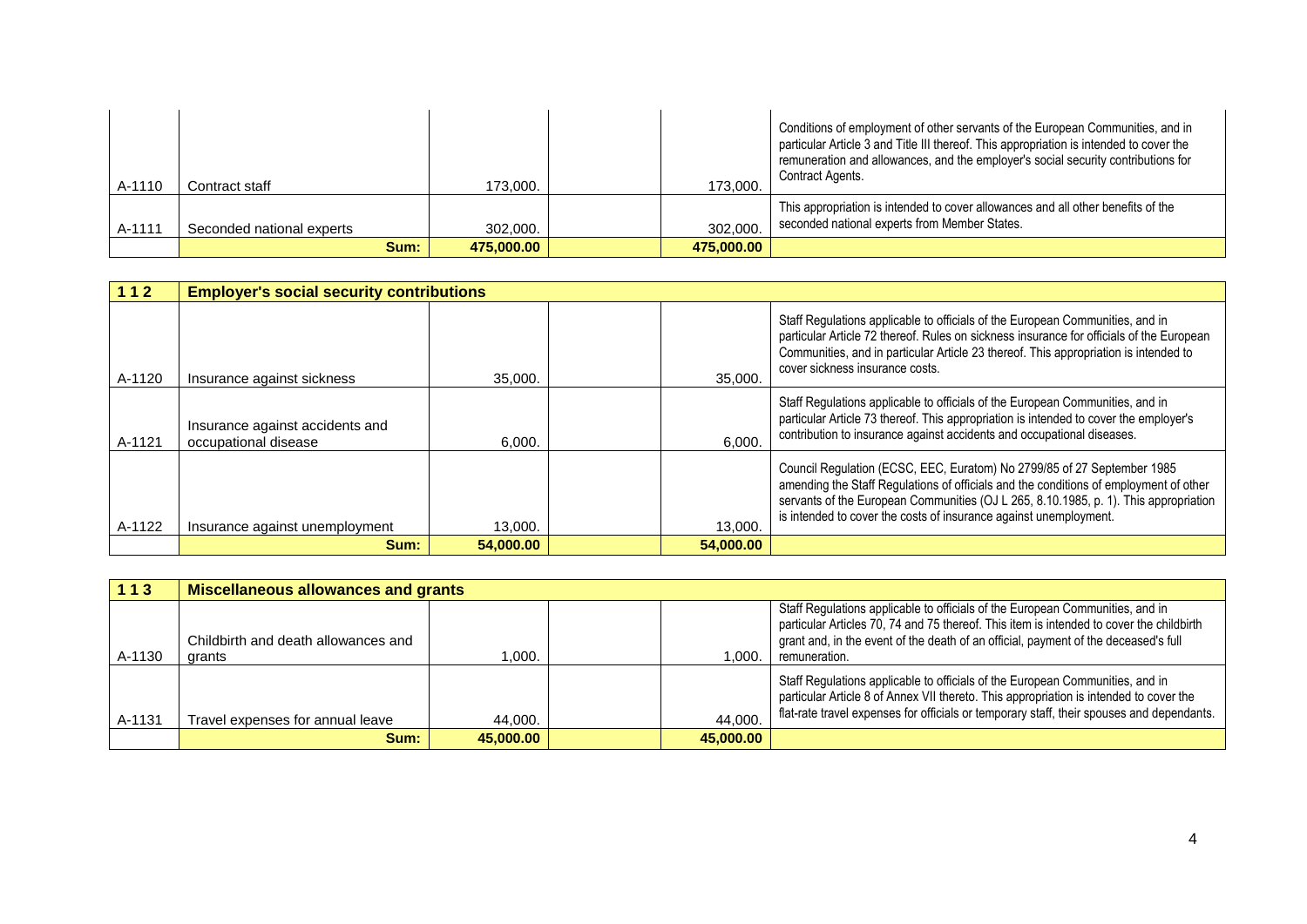| 12     | <b>MISCELLANEOUS</b><br><b>EXPENDITURE ON STAFF</b><br><b>RECRUITMENT AND</b><br><b>TRANSFER</b> | 196,000   | 190.400   |                                                                                                                                                      |
|--------|--------------------------------------------------------------------------------------------------|-----------|-----------|------------------------------------------------------------------------------------------------------------------------------------------------------|
| $120$  | <b>Recruitment expenses</b>                                                                      |           |           |                                                                                                                                                      |
| A-1200 | Travel expenses                                                                                  | 48.000.   | 48.000.   | Decision MC (11) 24 of BEREC Office management Committee on Reimbursement of<br>expenses of participants to selection/recruitment procedures.        |
| A-1201 | Miscellaneous expenditure on staff<br>recruitment                                                | 5.000.    | 5.000.    | This appropriation is intended to cover miscelleneous expenditure involved in<br>recruitment procedures, the fees for the use of EPSO CAST database. |
|        | Sum:                                                                                             | 53,000,00 | 53,000.00 |                                                                                                                                                      |

| 121    | <b>Expenses on entering/leaving</b> |            |           |            |                                                                                                                                                                                                                                                                                                                                                                                                                                                                           |
|--------|-------------------------------------|------------|-----------|------------|---------------------------------------------------------------------------------------------------------------------------------------------------------------------------------------------------------------------------------------------------------------------------------------------------------------------------------------------------------------------------------------------------------------------------------------------------------------------------|
| A-1210 | Travel expenses on entering/leaving | 13,000.    |           | 13,000.    | Staff Regulations applicable to officials of the European Communities, and in<br>particular Articles 20 and 71 thereof and Article 7 of Annex VII thereto. This<br>appropriation is intended to cover the travel expenses of staff (including members of<br>their families).                                                                                                                                                                                              |
| A-1211 | Installation                        | 56,000.    | $-5,600.$ | 50,400.    | Staff Regulations applicable to officials of the European Communities, and in<br>particular Articles 5 and 6 of Annex VII thereto and Art. 23 of the CEOS.<br>This appropriation is intended to cover the installation allowances for temporary<br>agents obliged to change residence after taking up their appointment or when they<br>definitively cease their duties and settle elsewhere.                                                                             |
| A-1212 | Removal expenses                    | 42,000.    |           | 42,000.    | Staff Regulations applicable to officials of the European Communities, and in<br>particular Articles 20 and 71 thereof and Article 9 of Annex VII thereto.<br>This appropriation is intended to cover the removal costs of temporary agents obliged<br>to change residence after taking up their appointment or when transferred to a new<br>place of work or when they definitively cease their duties and settle elsewhere.                                             |
| A-1213 | Daily subsistence allowances        | 32,000.    |           | 32,000.    | Staff Regulations applicable to officials of the European Communities, and in<br>particular Articles 20 and 71 thereof and Article 10 of Annex VII thereto, as well as<br>Articles 25 and 92 of the Conditions of Employment of other Servants. This<br>appropriation is intended to cover the daily subsistence allowances due to staff able to<br>prove that they were obliged to change their place of residence after taking up their<br>duties (including transfer). |
|        | Sum:                                | 143,000.00 |           | 137,400.00 |                                                                                                                                                                                                                                                                                                                                                                                                                                                                           |

**1 3 MISSIONS AND DUTY TRAVEL 181,800 181,800**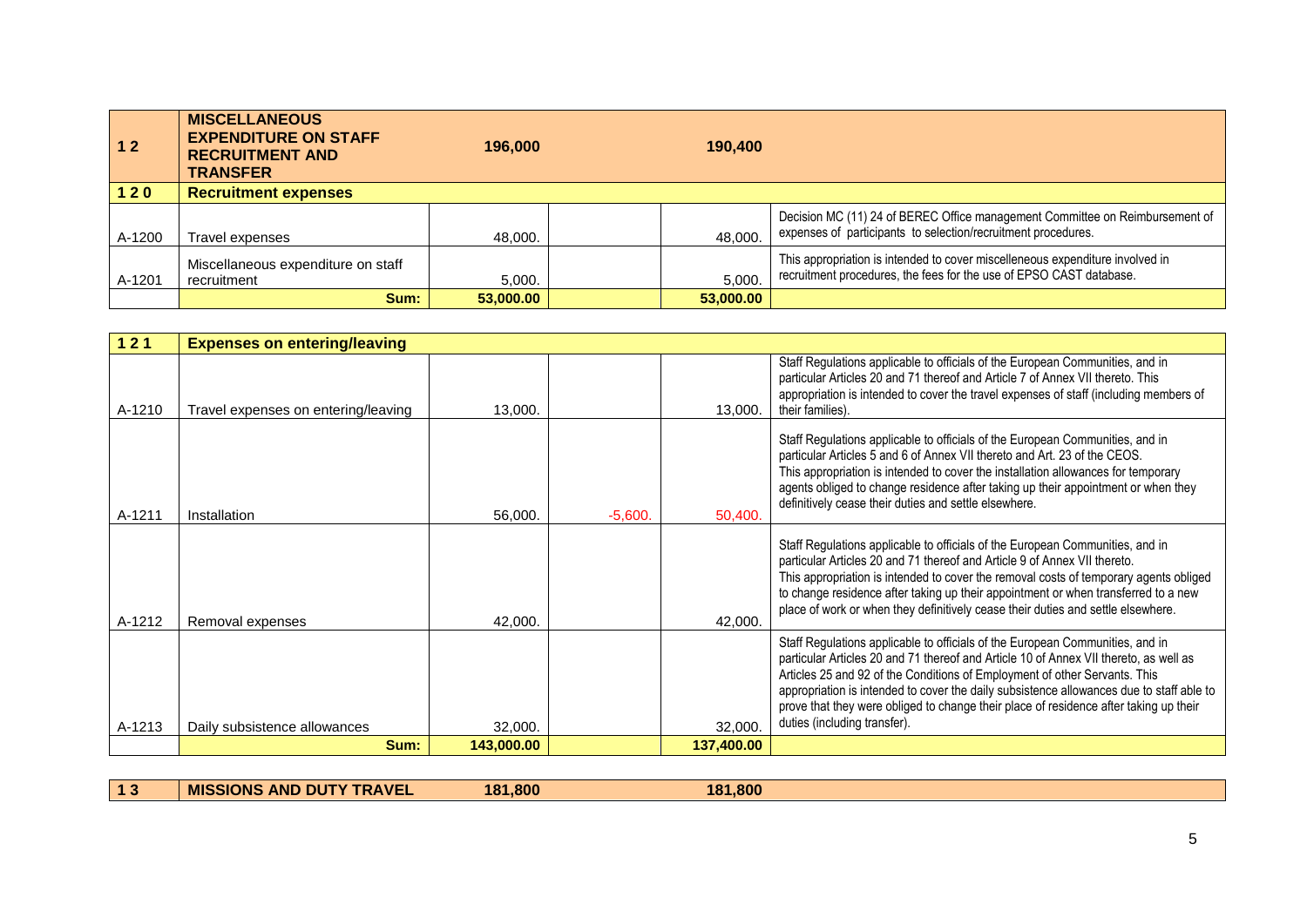| A-1300 | Mission expenses | 181.800.   | 181.800.   | This appropriation is intended to cover expenditure on travel, the payment of daily<br>mission allowances and the ancillary or exceptional expenses incurred by staff in the<br>interest of the service, in accordance with the provisions of the Staff Regulations<br>applicable to officials of the European Communities. |
|--------|------------------|------------|------------|-----------------------------------------------------------------------------------------------------------------------------------------------------------------------------------------------------------------------------------------------------------------------------------------------------------------------------|
|        | Sum:             | 181.800.00 | 181.800.00 |                                                                                                                                                                                                                                                                                                                             |

| 14     | <b>SOCIOMEDICAL SERVICES</b> | 18,000    | 18,000    |                                                                                                                                                                                                                                           |
|--------|------------------------------|-----------|-----------|-------------------------------------------------------------------------------------------------------------------------------------------------------------------------------------------------------------------------------------------|
| 140    | <b>Medical service</b>       |           |           |                                                                                                                                                                                                                                           |
| A-1400 | Medical services             | 18,000.   | 18.000.   | This appropriation is intended to cover the costs of annual medical inspections and of<br>reviewing the health and safety conditions at work, medical checks linked to<br>recruitment and other services provided by the Medical Service. |
|        | Sum:                         | 18,000,00 | 18,000,00 |                                                                                                                                                                                                                                           |

| 15     | <b>TRAININGS</b>              | 85,000    | 85,000    |                                                                                         |
|--------|-------------------------------|-----------|-----------|-----------------------------------------------------------------------------------------|
| $150$  | Training                      |           |           |                                                                                         |
| A-1500 | Training and language courses | 85.000.   | 85.000.   | This appropriation is intended to cover the costs of language and other training needs. |
|        | Sum:                          | 85,000.00 | 85,000.00 |                                                                                         |

| 16     | <b>EXTERNAL SER VICES</b>                     | 23,000    | 23,000    |                                                                                                                                                                                                                                                 |
|--------|-----------------------------------------------|-----------|-----------|-------------------------------------------------------------------------------------------------------------------------------------------------------------------------------------------------------------------------------------------------|
| A-1600 | External services and temporary<br>assistance | 23,000.   | 23,000    | This appropriation is intended to cover the costs of interim staff and external services<br>such as those provided by PMO for calculation of salaries and allowances and<br>missions and Translation Centre for translation of vacancy notices. |
|        | Sum:                                          | 23,000,00 | 23,000.00 |                                                                                                                                                                                                                                                 |

| 17     | <b>REPRESENTATION AND</b><br><b>MISCELLANEOUS STAFF</b><br><b>COSTS</b> | 15,000    | 15,000    |                                                                                                                              |
|--------|-------------------------------------------------------------------------|-----------|-----------|------------------------------------------------------------------------------------------------------------------------------|
| A-1700 | Representation and miscellaneous<br>staff costs                         | 15,000.   | 15.000.   | This appropriation is intended to cover the costs of representation, receptions, events<br>and other staff related expenses. |
|        | Sum:                                                                    | 15,000,00 | 15,000,00 |                                                                                                                              |

| <b>BUILDINGS, EQUIPMENT AND MISCELLANEOUS OPERATING EXPENDITURE</b> |         |  |
|---------------------------------------------------------------------|---------|--|
| 496.200                                                             | 501,800 |  |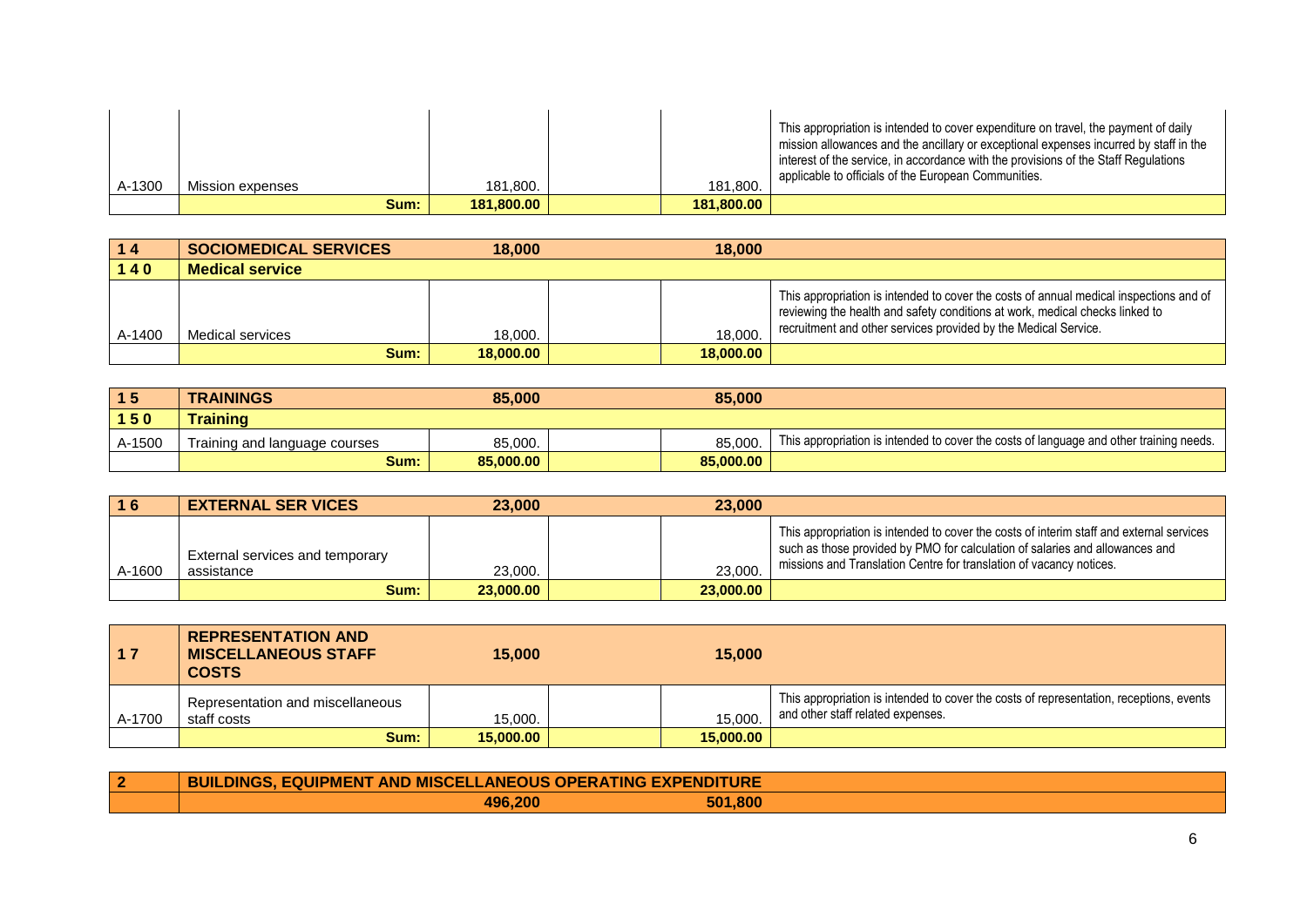| 20     | <b>RENTAL OF BUILDINGS AND</b><br><b>ASSOCIATED COSTS</b> | 33,388    | 33,388     |                                                                                                                                                                                                                                                                                                                                                                                             |
|--------|-----------------------------------------------------------|-----------|------------|---------------------------------------------------------------------------------------------------------------------------------------------------------------------------------------------------------------------------------------------------------------------------------------------------------------------------------------------------------------------------------------------|
| 200    | <b>Buildings and associated costs</b>                     |           |            |                                                                                                                                                                                                                                                                                                                                                                                             |
| A-2000 | Rent                                                      | 0.        | $\Omega$   | This appropriation is intended to cover the payment of rents for buildings or parts of<br>buildings occupied by the Agency and the hiring of parking spaces.                                                                                                                                                                                                                                |
| A-2001 | Insurance                                                 | 500.00    | 500.00     | This appropriation is intended to cover the insurance policy premiums in respect of the<br>buildings or parts of buildings occupied by the Agency and their contents.                                                                                                                                                                                                                       |
| A-2002 | Water                                                     | 18,000.   | 18,000.    | This appropriation is intended to cover current expenditure and other communal<br>charges related to the Agency's premises.                                                                                                                                                                                                                                                                 |
| A-2004 | Fitting-out and maintenance of<br>premises                | 0.        | $\Omega$ . | This appropriation is intended to cover the fitting-out of the premises and repairs in the<br>building.                                                                                                                                                                                                                                                                                     |
| A-2005 | Security and surveillance of buildings                    | 14,887.85 | 14,887.85  | This appropriation is intended to cover expenditures on buildings connected with<br>security and surveillance, in particular contracts governing building security, hire and<br>replenishment of extinguishers, purchase and maintenance of fire-fighting equipment,<br>replacement of equipment for officials acting as voluntary firemen, costs of carrying<br>out statutory inspections. |
| A-2009 | Other expenditure relating to<br>buildings and premises   | 0.        | 0.         | The appropriation is intended to cover expenditure on buildings not specially provided<br>for in the articles in Chapter 20, for example market survey costs for rent of buildings,<br>and costs of departmental removals and other handling costs.                                                                                                                                         |
|        | Sum:                                                      | 33,387.85 | 33,387.85  |                                                                                                                                                                                                                                                                                                                                                                                             |

| 2 <sub>1</sub> | <b>INFORMATION TECHNOLOGY</b><br><b>PURCHASES</b> | 145,000    | 145,000    |                                                                                                                                                                                                                                                                                                                                                                     |
|----------------|---------------------------------------------------|------------|------------|---------------------------------------------------------------------------------------------------------------------------------------------------------------------------------------------------------------------------------------------------------------------------------------------------------------------------------------------------------------------|
| 210            | Information technology purchases                  |            |            |                                                                                                                                                                                                                                                                                                                                                                     |
| A-2100         | Computer equipment                                | 25,000.    | 25,000.    | This appropriation is intended to cover the costs of purchasing computer equipment<br>and other hardware.                                                                                                                                                                                                                                                           |
| A-2101         | Software                                          | 18,000.    | 18.000.    | This appropriation is intended to cover the costs of software.                                                                                                                                                                                                                                                                                                      |
|                | Other external data processing                    |            |            | This appropriation is intended to cover external data processing services, including<br>the ABAC start-up and annual fees, the fees charged by Commission's services for<br>the administrative services provided and in line with the provisions of the Service<br>Level Agreements (SLA), the fees for procurement of external IT services, website<br>costs, etc. |
| A-2102         | services                                          | 102,000.00 | 102,000.00 |                                                                                                                                                                                                                                                                                                                                                                     |
|                | Sum:                                              | 145,000.00 | 145,000.00 |                                                                                                                                                                                                                                                                                                                                                                     |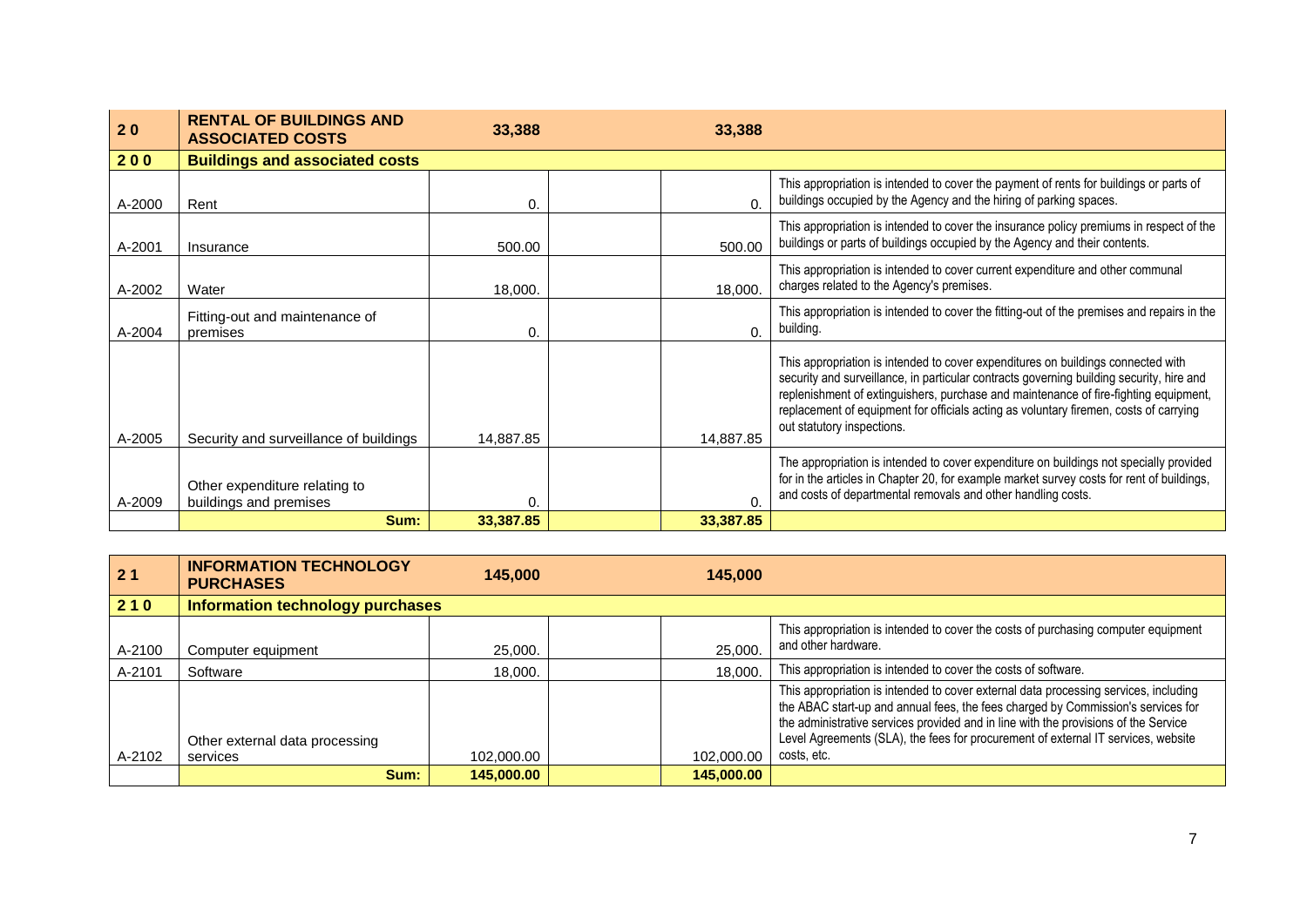| $22$   | <b>MOVABLE PROPERTY AND</b><br><b>ASSOCIATED COSTS</b>         | 4.000    |  | 4.000    |                                                                                                         |  |  |
|--------|----------------------------------------------------------------|----------|--|----------|---------------------------------------------------------------------------------------------------------|--|--|
| 220    | <b>Technical installations and electronic office equipment</b> |          |  |          |                                                                                                         |  |  |
| A-2200 | Technical installations and electronic<br>office equipment     | 3.000.   |  | 3.000.   | This appropriation is to cover the costs of technical installations and electronic office<br>equipment. |  |  |
|        | Sum:                                                           | 3.000.00 |  | 3,000.00 |                                                                                                         |  |  |

| 221<br>. . | ·urniture |         |         |                                                                                            |
|------------|-----------|---------|---------|--------------------------------------------------------------------------------------------|
| A-2210     | -urniture | ,000.00 | ,000.00 | This appropriation is to cover the costs of purchasing, leasing, and repairs of furniture. |
|            | Sum: .    | ,000.00 | ,000.00 |                                                                                            |

| 229              | Other movable property and associated costs |      |  |      |                                                                                   |  |  |  |
|------------------|---------------------------------------------|------|--|------|-----------------------------------------------------------------------------------|--|--|--|
| $\lambda - 2299$ | Other movable property                      |      |  |      | This appropriation is to cover the costs of maintenance and repairs of equipment. |  |  |  |
|                  | Sum:                                        | 0.00 |  | 0.00 |                                                                                   |  |  |  |

| 23     | <b>CURRENT ADMINISTRATIVE</b><br><b>EXPENDITURE</b> | 17.000   |          | 22,600    |                                                                                                                                              |
|--------|-----------------------------------------------------|----------|----------|-----------|----------------------------------------------------------------------------------------------------------------------------------------------|
| 230    | <b>Stationery and office supplies</b>               |          |          |           |                                                                                                                                              |
| A-2300 | Stationery and office supplies                      | 6,000.   | 5,600.00 | 11,600.   | This appropriation is intended to cover the purchase of stationery and various office<br>supplies (including drinking water for the Office). |
|        | Sum:                                                | 6.000.00 |          | 11.600.00 |                                                                                                                                              |

| 232    | <b>Financial charges</b> |         |  |          |                                                                                                                                                                                                   |  |  |
|--------|--------------------------|---------|--|----------|---------------------------------------------------------------------------------------------------------------------------------------------------------------------------------------------------|--|--|
| A-2320 | Bank charges             | .000.   |  | .000.    | This appropriation is intended to cover bank charges, interest paid and other related<br>costs such as hiring of a bank safe deposit box, etc.                                                    |  |  |
| A-2321 | Exchange rate losses     |         |  |          | This appropriation is intended to cover exchange rate losses incurred by the Agency<br>in the management of its budget, in so far as such losses cannot be offset against<br>exchange rate gains. |  |  |
| A-2329 | Other financial charges  |         |  | 0.       | This appropriation is intended to cover other financial charges.                                                                                                                                  |  |  |
|        | Sum:                     | .000.00 |  | 1.000.00 |                                                                                                                                                                                                   |  |  |

|  | 233   Legal expenses |  |  |
|--|----------------------|--|--|
|  |                      |  |  |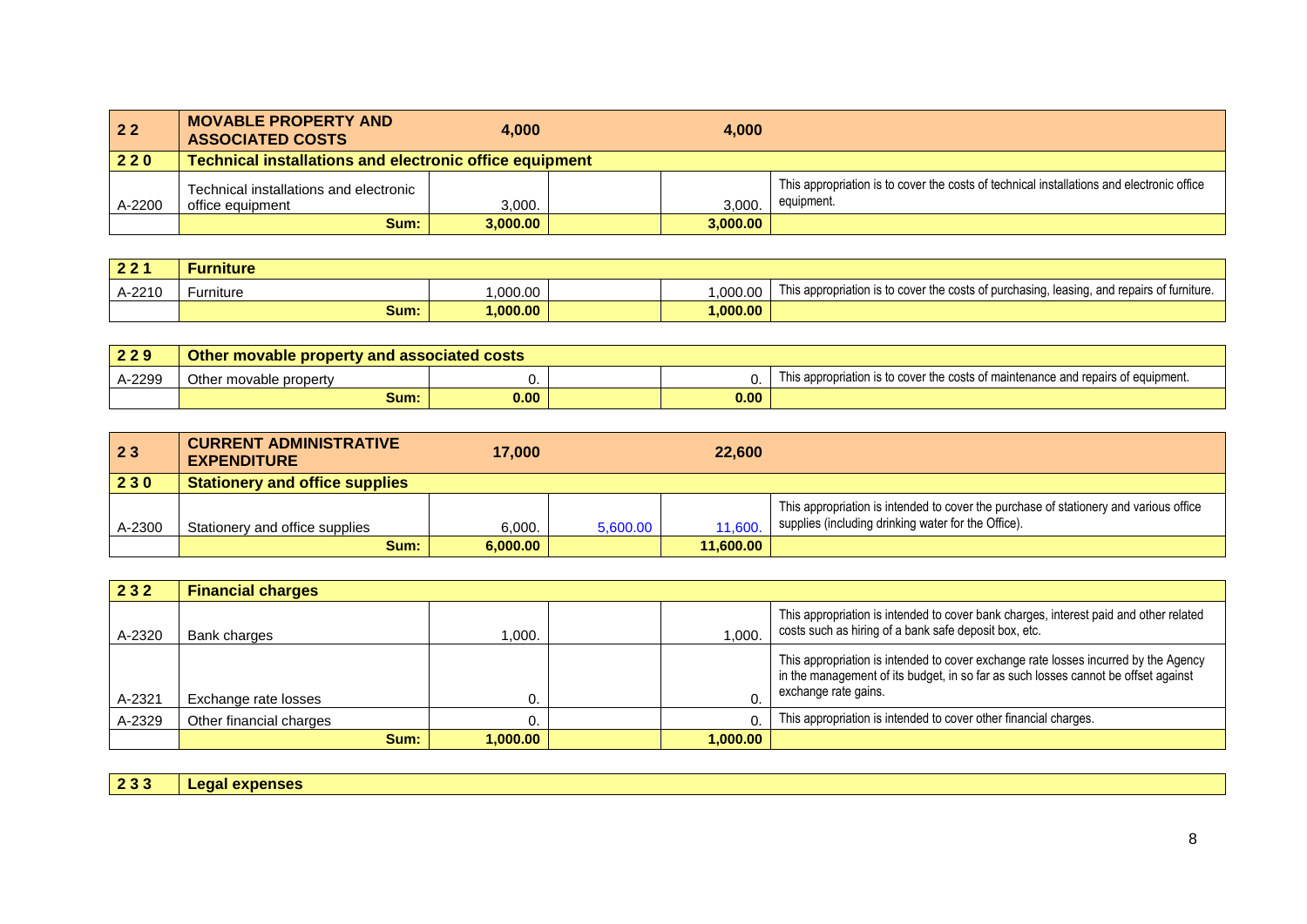| A-2330 | expenses<br><b>ANS</b><br>Lcua | 10.000.00 | 10.000.00 | This appropriation is intended to cover the Agency's legal expenses. |
|--------|--------------------------------|-----------|-----------|----------------------------------------------------------------------|
|        | Sum:                           | 0.000.00  | 10.000.00 |                                                                      |

| 235    | <b>Other operating expenses</b> |                   |  |      |                                                                                                                                    |  |  |
|--------|---------------------------------|-------------------|--|------|------------------------------------------------------------------------------------------------------------------------------------|--|--|
| A-2350 | Miscellaneous insurances        |                   |  |      | This appropriation is intended to cover the special insurances, e.g. for the Agency's<br>accountant or the imprest account holder. |  |  |
| A-2359 | Other operating expenses        |                   |  |      | This appropriation is intended to cover other operating expenditure not specifically<br>provided for.                              |  |  |
|        | Sum:                            | 0.00 <sub>1</sub> |  | 0.00 |                                                                                                                                    |  |  |

| 24     | <b>POSTAGE AND TELECOMM.</b> | 83,500   | 83,500   |                                                                                |
|--------|------------------------------|----------|----------|--------------------------------------------------------------------------------|
| A-2400 | Postage and delivery charges | 2,000.   | 2.000.   | This appropriation is intended to cover post office and special courier costs. |
|        | Sum:                         | 2,000.00 | 2,000.00 |                                                                                |

|        |                           |           |           | This appropriation is intended to cover the costs of telecommunications, including IP |
|--------|---------------------------|-----------|-----------|---------------------------------------------------------------------------------------|
| A-2410 | Telecommunication charges | .500.00،  | 81.500.00 | I telephony, Internet connectivity, sTesta and mobile communication costs.            |
|        | Sum:                      | 81.500.00 | 81.500.00 |                                                                                       |

| 25     | <b>EXPENDITURE ON FORMAL</b><br><b>AND OTHER MEETINGS</b> | 213.312    | 213.312    |                                                                                                                                                                                                                                                                                                |
|--------|-----------------------------------------------------------|------------|------------|------------------------------------------------------------------------------------------------------------------------------------------------------------------------------------------------------------------------------------------------------------------------------------------------|
| A-2500 | Expenditure on formal and other<br>meetings               | 213,312.   | 213,312.   | This appropriation is intended to cover the costs of formal meetings (Plenaries,<br>Management Committee meetings, etc.), including reimbursement of the travel costs<br>and accommodation of BEREC's Chair and Vice-chair and of the experts participating<br>in group meetings and PMO fees. |
|        | Sum:                                                      | 213,312.15 | 213,312.15 |                                                                                                                                                                                                                                                                                                |

|     | <b>OPERATIONAL EXPENDITURE</b>                       | 705.000 | 705.000 |  |  |
|-----|------------------------------------------------------|---------|---------|--|--|
| 30  | Support to implementation of<br><b>BEREC WP 2012</b> | 665,000 | 665,000 |  |  |
| 300 | Support to implementation of BEREC WP 2012           |         |         |  |  |